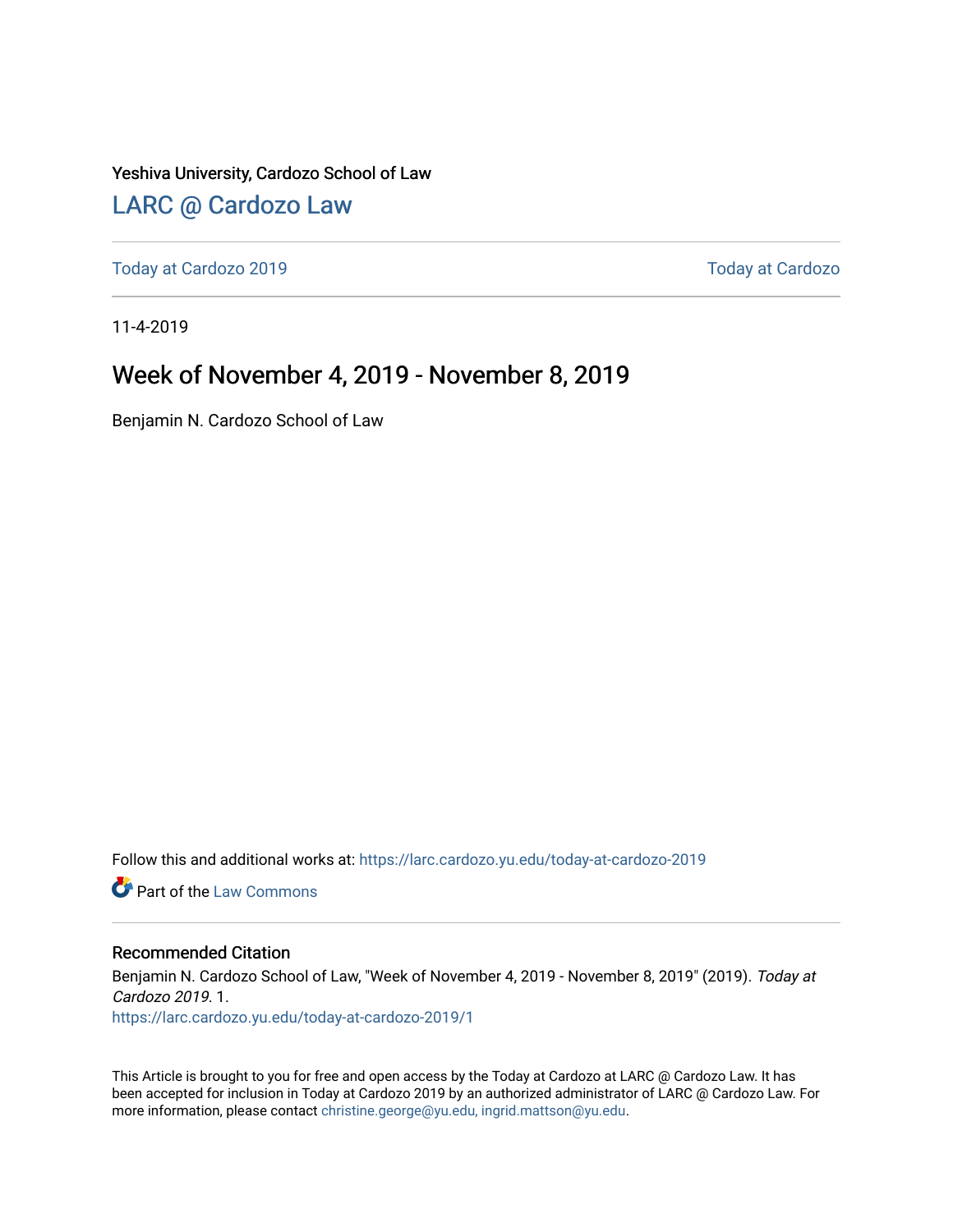### Monday, November 4, 2019

The Intellectual Property and Information Law Program at Cardozo Law presents Pamela Samuelson, Richard M. Sherman Distinguished Professor of Law, Berkeley Law School In the Distinguished Lecture in IP, Prof. Samuelson addresses "The Enigma of Digitized Property." In a world where property "can be infinitely reproduced and instantaneously distributed all over the planet without cost, without our knowledge, without its even leaving our possession," what protections and systems are available to preserve artists' rights in their creative works?

Reception will follow lecture

Mon, November 4, 2019 6:00 PM - 8:30 PM EST

Cardozo School of Law - Jacob Burns Moot Court Room

The Heyman Center on Corporate Law & Governance invites you to a Heyman Lunch Speaker Series event:

Conversation with Frank Lamicella '15, Attorney at Ultimate Fighting Championship

Speaker: Frank Lamicella '15, Attorney, UFC Date: Monday, November 4, 2019 Time: 12:00 pm Location: Rm 1008

Lunch will be provided.

Please join us for a lunch talk with Frank Lamicella '15, Attorney at Ultimate Fighting Championship! In this interview-style conversation with Heyman Director, Prof. Jill Gautier, Mr. Lamicella will describe what it's like to be an in-house attorney at UFC, the transition to UFC from a law firm, and his path from being a Cardozo student to what he does now. Before joining UFC, Mr. Lamicella practiced as a corporate attorney at Paul Weiss, with a focus on media and sports & entertainment.

This event is open only to the Cardozo community. If you register and can no longer attend, please let us know so that we have an accurate headcount for catering purposes.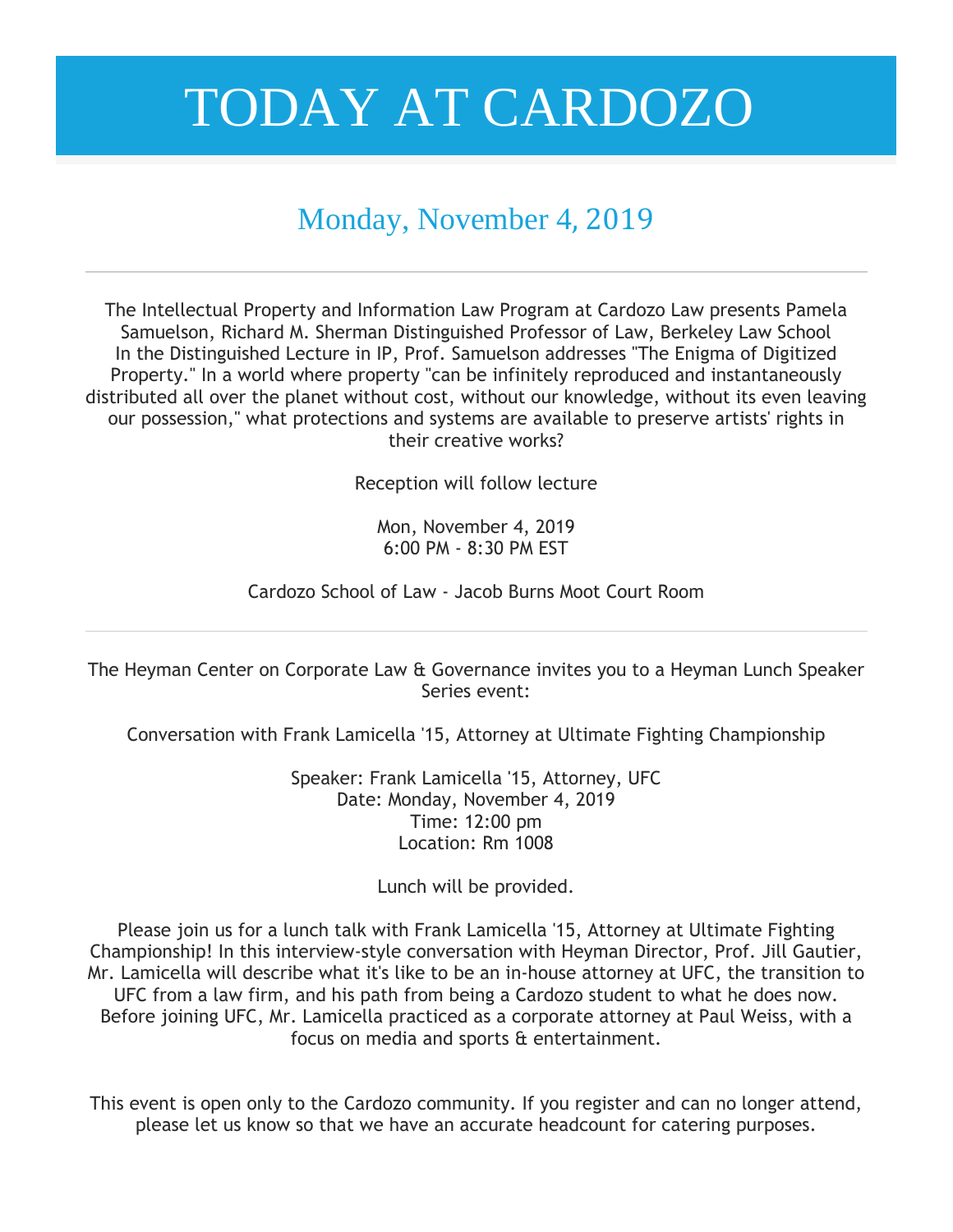## Upcoming Events and Announcements

Cardozo's Heyman Center on Corporate Law and Governance, the Antitrust Society, and Women in Tech Law: Cardozo present:

Antitrust in the Modern Economy

Date: Thursday, November 7, 2019 Time: 6:00 - 7:30 pm (light refreshments to follow) Location: Moot Court Room

Please join us for a panel discussion analyzing the current state of antitrust law in our everevolving economy. The panel will address a variety of timely issues, including the application of classic antitrust law to challenges posed by big tech; federal and state investigations into leading tech companies; whether a successful monopolization case is plausible with the rise of companies like Amazon; and the increase in length of DOJ and FTC merger reviews. Light refreshments will be available after the panel.

Moderator:

Sam Weinstein

Assistant Professor of Law and Faculty Co-Director, The Samuel & Ronnie Heyman Center on Corporate Governance, Cardozo School of Law

> Panelists: Andrew Finch Partner and Co-Chair of the Antitrust Practice Group, Paul Weiss

> > Christina Ma Associate, Antitrust, Wachtell

Joseph Matelis Partner, Sullivan & Cromwell

Approved for 1.5 transitional/non-transitional New York State CLE credits in the category "Areas of Professional Practice".

This event is open to the public and free of charge, but registration is required.

Title of Event: FIRE (For Immigrants' Rights and Equality) Panel on Careers in Immigration Law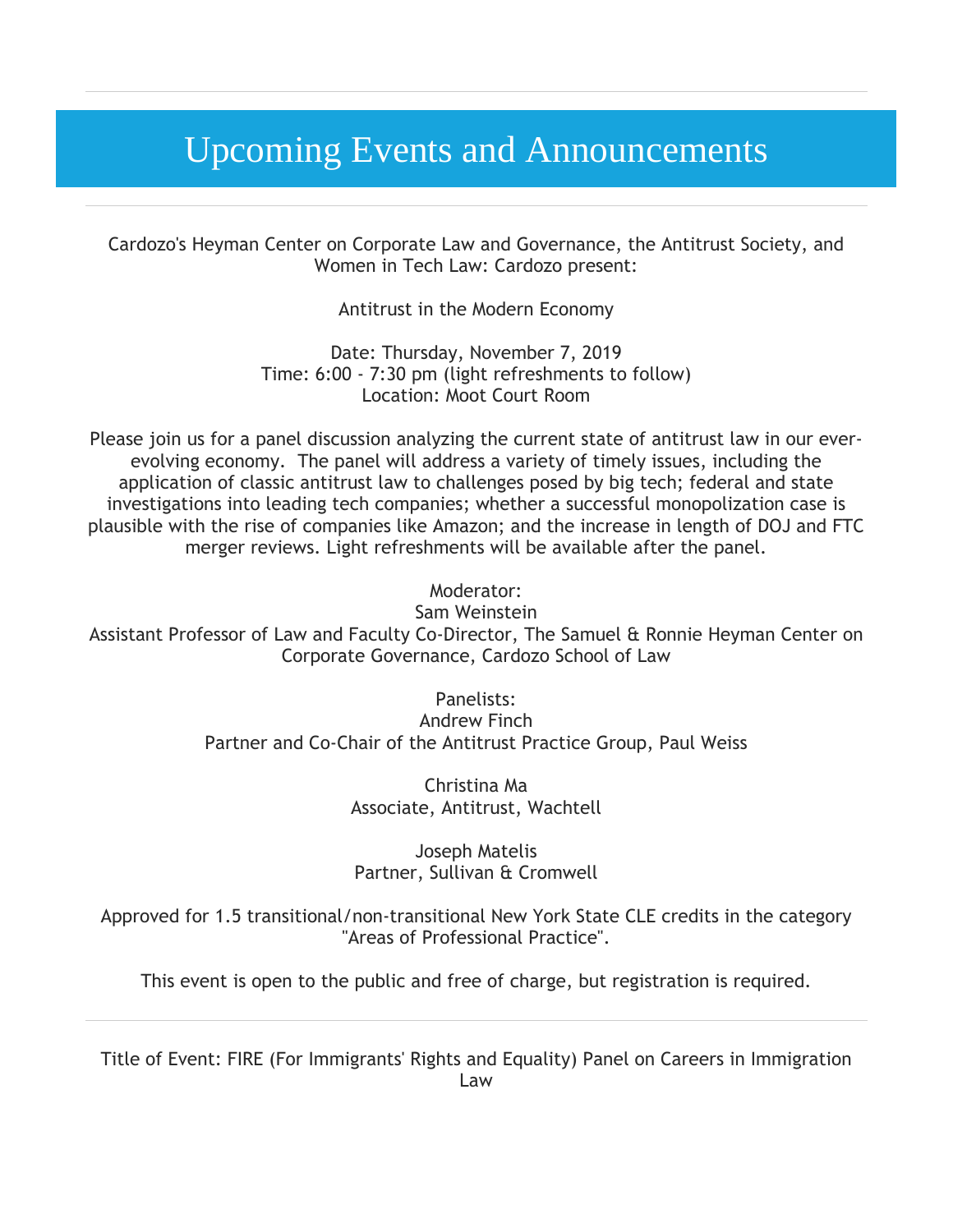#### Description: We have several professionals in the immigration law field confirmed for that night, including Professor Markowitz and Professor Wildes. Falafel will be served.

Date and Time: Tuesday, November 5th at 5:30 P.M. Location: Room 206

Sponsoring SBA Group: FIRE (For Immigrants' Rights and Equality)

The FAME Center and The Indie Film Clinic Present: "One of Us" Film Screening and Panel

The documentary "One of Us" chronicles the lives of three individuals who have recently made the decision to leave the ultra-orthodox community at the expense of all else, including relationships with their family members and - in one case - their personal safety.

In a panel following the film, moderated by director of The Indie Film Clinic Michelle Greenberg-Kobrin, Bindle & Keep founder Daniel Friedman, Footsteps founder Malkie Schwartz, Footsteps client Oscar Dimant, and Cardozo Adjunct Professor of Law Sherry Jetter discuss how Footsteps helps individuals transition to secular life from ultra-orthodox communities.

Monday, November 11, 2019 Film at 5:00 p.m. (attendance is optional) Panel at 6:30 p.m. Cardozo School of Law - Jacob Burns Moot Court Room Reception will follow panel This event is co-sponsored by OUTlaw and Cardozo Students for Human Rights

> Cardozo Labor and Employment Law Society Presents: Fall Meet and Greet!

Featuring a Discussion on current SCOTUS cases with Guest Speaker Erin Beth Harrist - Counsel on Zarda and Senior Staff Attorney with the NYCLU

Tuesday, November 5 at 5:30pm - Room 512 Come join CLELS for our annual Fall Meet and Greet and networking event! Current and former Cardozo students, as well as other lawyers in the labor and employment field, will come together to connect and hear a discussion on a few extremely important current SCOTUS cases.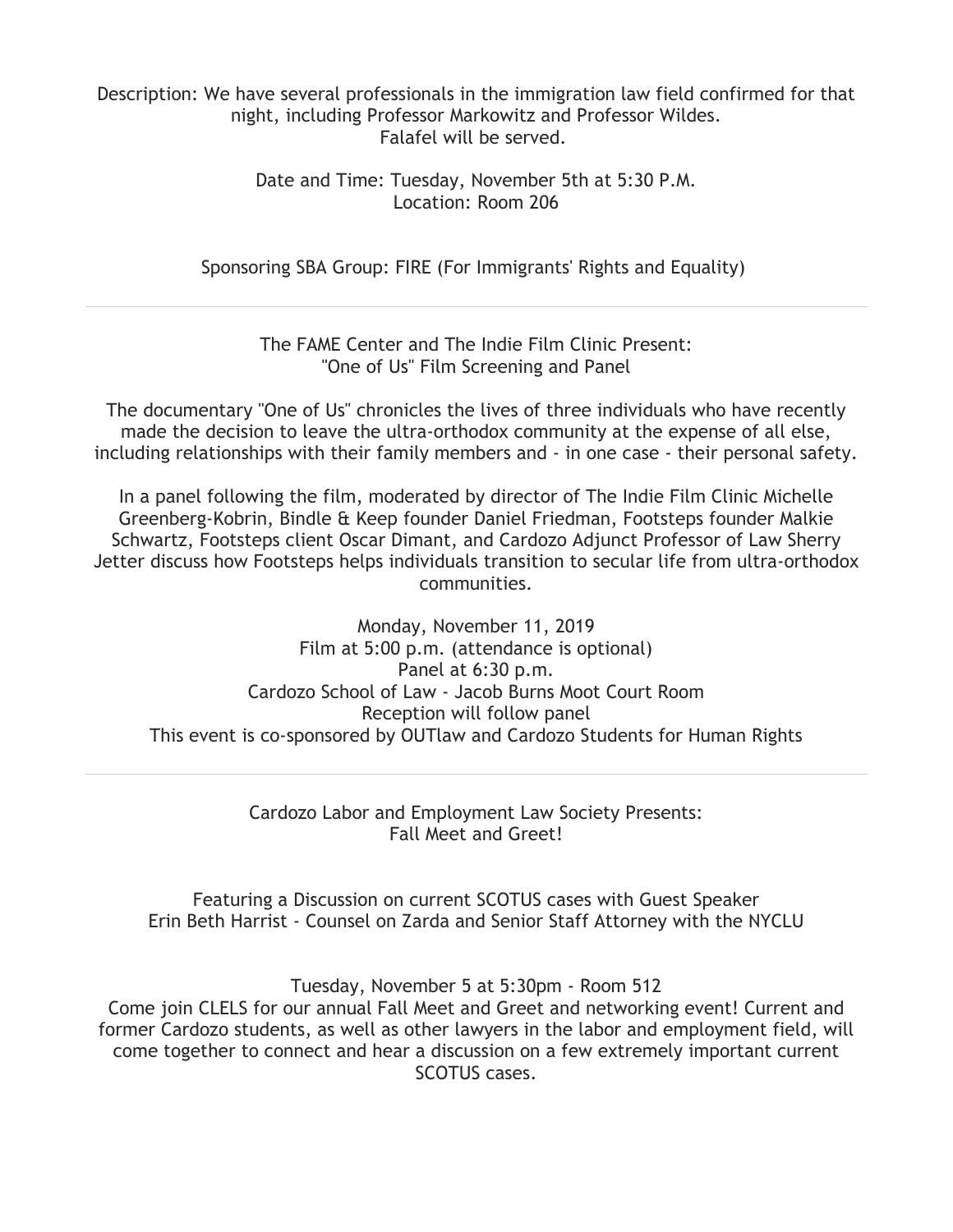Altitude Express v. Zarda (consolidated with Bostock v Clayton County) addresses whether Title VII of the Civil Rights Act protects employees from discrimination based on an individual's sexual orientation. Guest Speaker Erin Beth Harris is counsel on Zarda, a Senior Staff Attorney with NYCLU, and an expert on these issues.

Appetizers and Drinks will be Served!

Join the Cardozo Art Law Society, Entertainment Law Society, and Fashion Law Society for the annual Young Attorneys Panel, which will feature attorneys working in the media, music, fashion, and art industries to discuss with Cardozo students their experiences in law school and post-graduation.

> Confirmed panelists are: Betsy Dale, Dunnington Bartholow & Miller LLP Greg Norman, Sony Music Kathleen O'Brien, Tommy Hilfiger Matthew Strong, NBC

When: Wednesday, November 6, 2019, 6:30 p.m. Where: Room 1008 Food to follow panel

The Student Bar Association will be having its FINAL Senate meeting of the semester this Tuesday, November 5, at 7:30pm in Room 423. All are welcome! SBA Senate Meeting November 5, 7:30 pm Room 423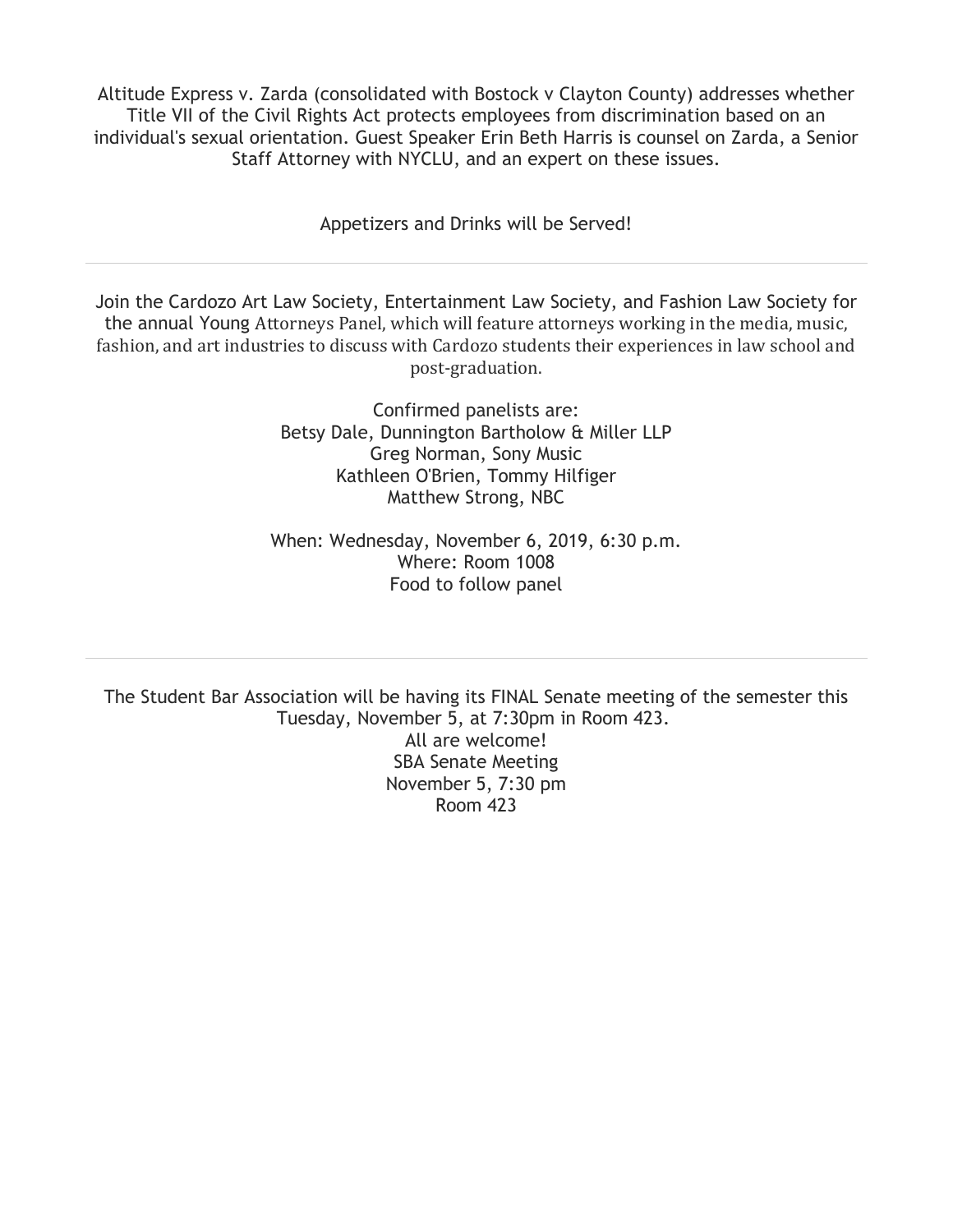### Tuesday, November 5, 2019

Title of Event: FIRE (For Immigrants' Rights and Equality) Panel on Careers in Immigration Law

Description: We have several professionals in the immigration law field confirmed for that night, including Professor Markowitz and Professor Wildes. Falafel will be served.

> Date and Time: Tuesday, November 5th at 5:30 P.M. Location: Room 206

Sponsoring SBA Group: FIRE (For Immigrants' Rights and Equality)

Cardozo Labor and Employment Law Society Presents: Fall Meet and Greet!

Featuring a Discussion on current SCOTUS cases with Guest Speaker Erin Beth Harrist - Counsel on Zarda and Senior Staff Attorney with the NYCLU

Tuesday, November 5 at 5:30pm - Room 512

Come join CLELS for our annual Fall Meet and Greet and networking event! Current and former Cardozo students, as well as other lawyers in the labor and employment field, will come together to connect and hear a discussion on a few extremely important current SCOTUS cases.

Altitude Express v. Zarda (consolidated with Bostock v Clayton County) addresses whether Title VII of the Civil Rights Act protects employees from discrimination based on an individual's sexual orientation. Guest Speaker Erin Beth Harris is counsel on Zarda, a Senior Staff Attorney with NYCLU, and an expert on these issues.

Appetizers and Beverages will be Served!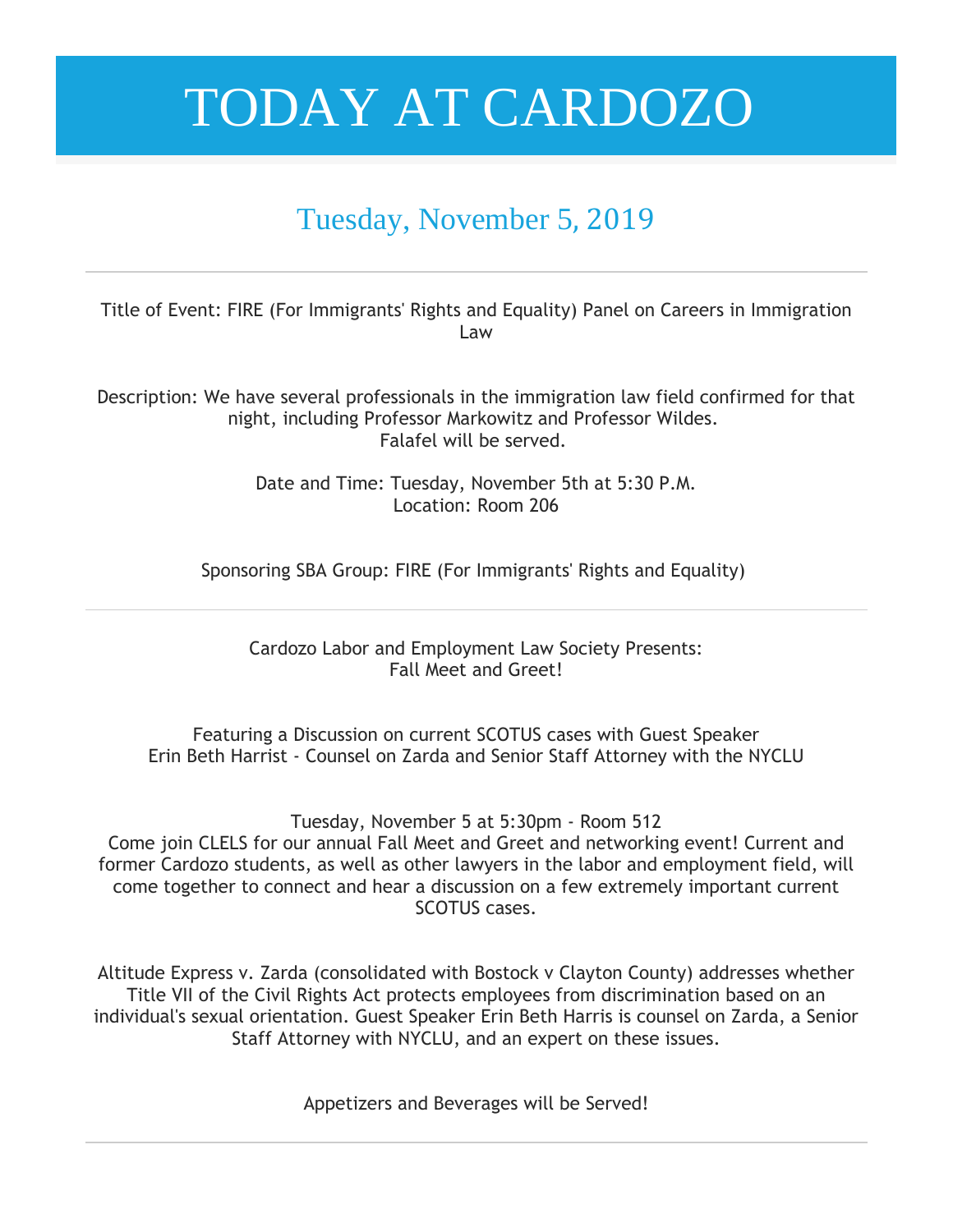The Student Bar Association will be having its FINAL Senate meeting of the semester this Tuesday, November 5, at 7:30pm in Room 423.

All are welcome!

SBA Senate Meeting November 5, 7:30 pm Room 423

## Upcoming Events and Announcements

There were no events requested at this time.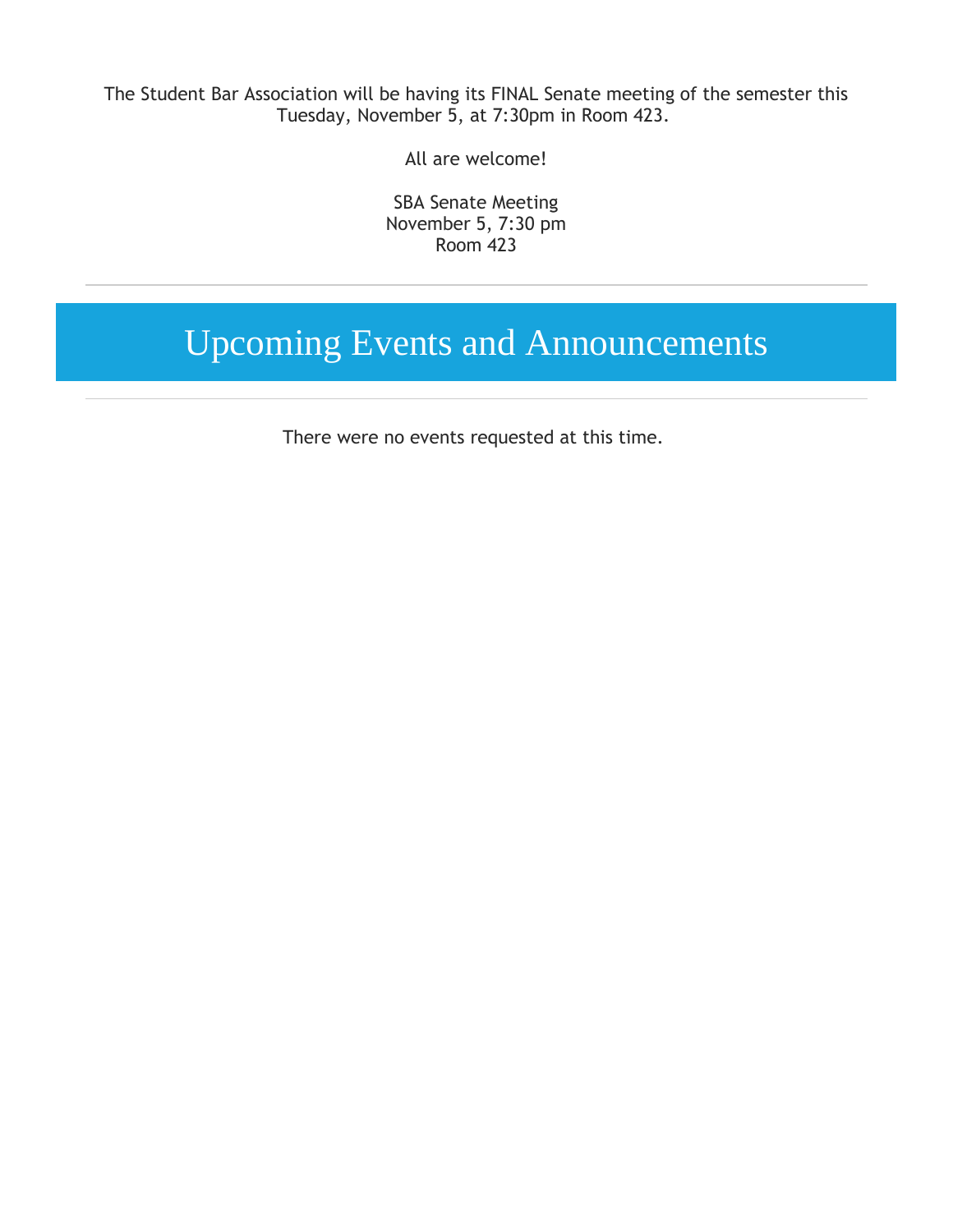### Wednesday, November 6, 2019

Open Source Software Licensing Lunch & Learn Wednesday, November 6, 12pm-1pm Room 205

Come join Cardozo's Intellectual Property Law Society in learning about open source software licensing from Daniel Hakimi, a Cardozo alum and current Attorney for IBM who works on the subject. Bring yourselves and your questions! Food will be provided.

Join the Cardozo Art Law Society, Entertainment Law Society, and Fashion Law Society for the annual Young Attorneys Panel, which will feature attorneys working in the media, music, fashion, and art industries to discuss with Cardozo students their experiences in law school and post-graduation.

> Confirmed panelists are: Betsy Dale, Dunnington Bartholow & Miller LLP Greg Norman, Sony Music Kathleen O'Brien, Tommy Hilfiger Matthew Strong, NBC

When: Wednesday, November 6, 2019, 6:30 p.m. Where: Room 1008 Food to follow panel

## Upcoming Events and Announcements

Cardozo Entertainment Law Society and FAME presents Where Attorneys and Agents Agree Thursday, November 7th, 2019 Dean's Conference Room 1008 6PM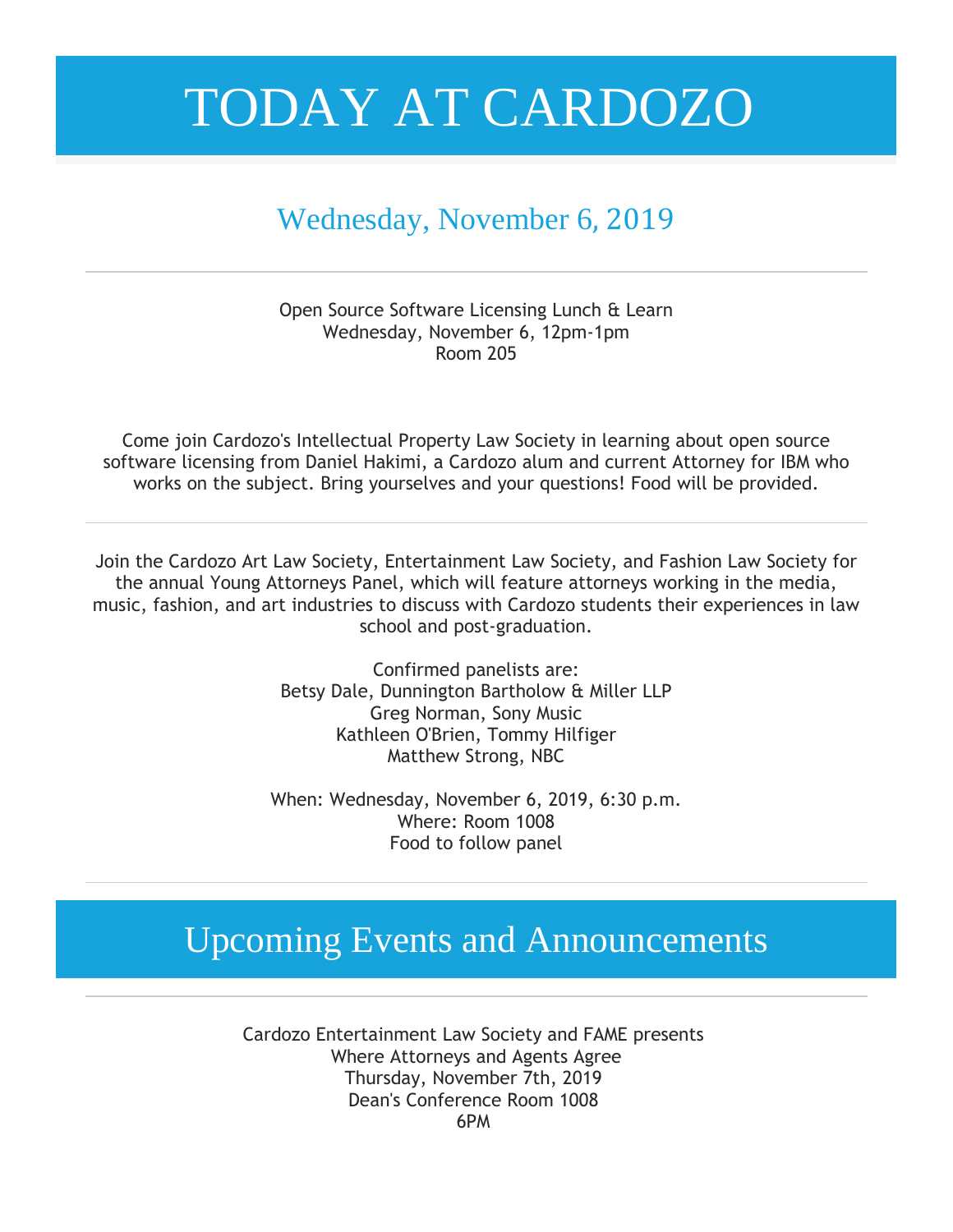Join us for a discussion on the legal landscape and working relationships of today's talent industry. Featured panelists include:

- Jamie Stockton, Business Affairs Executive at Creative Arts Agency
- Christian Palmieri, Vice President, Intellectual Property Counsel, and Business Affairs at A+E Networks
	- Stephanie Adwar, Entertainment Attorney and Founder of Furgang & Adwar, LLP.

Refreshments and bites to be served. RSVP by Monday, November 4, 2019.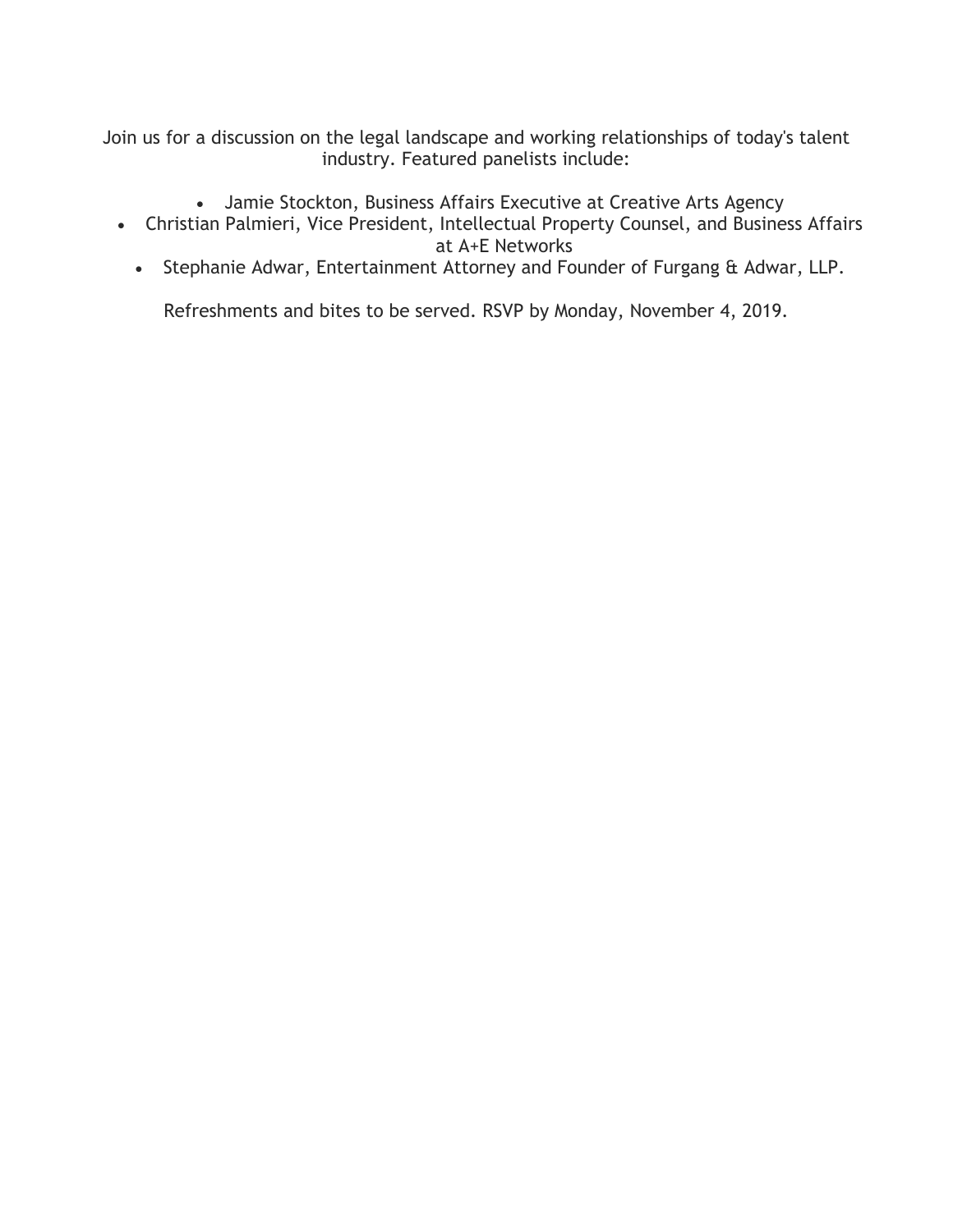### Thursday, November 7, 2019

Cardozo's Heyman Center on Corporate Law and Governance, the Antitrust Society, and Women in Tech Law: Cardozo present:

**Antitrust in the Modern Economy**

**Date**: Thursday, November 7, 2019 **Time**: 6:00 - 7:30 pm (light refreshments to follow) **Location**: Moot Court Room

Please join us for a panel discussion analyzing the current state of antitrust law in our everevolving economy. The panel will address a variety of timely issues, including the application of classic antitrust law to challenges posed by big tech; federal and state investigations into leading tech companies; whether a successful monopolization case is plausible with the rise of companies like Amazon; and the increase in length of DOJ and FTC merger reviews. Light refreshments will be available after the panel.

Moderator:

**Sam Weinstein**

Assistant Professor of Law and Faculty Co-Director, The Samuel & Ronnie Heyman Center on Corporate Governance, Cardozo School of Law

Panelists:

**Andrew Finch** Partner and Co-Chair of the Antitrust Practice Group, Paul Weiss

> **Christina Ma** Associate, Antitrust, Wachtell

> **Joseph Matelis** Partner, Sullivan & Cromwell

Approved for 1.5 transitional/non-transitional New York State CLE credits in the category "Areas of Professional Practice".

This event is open to the public and free of charge, but registration is required.

Cardozo Entertainment Law Society and FAME presents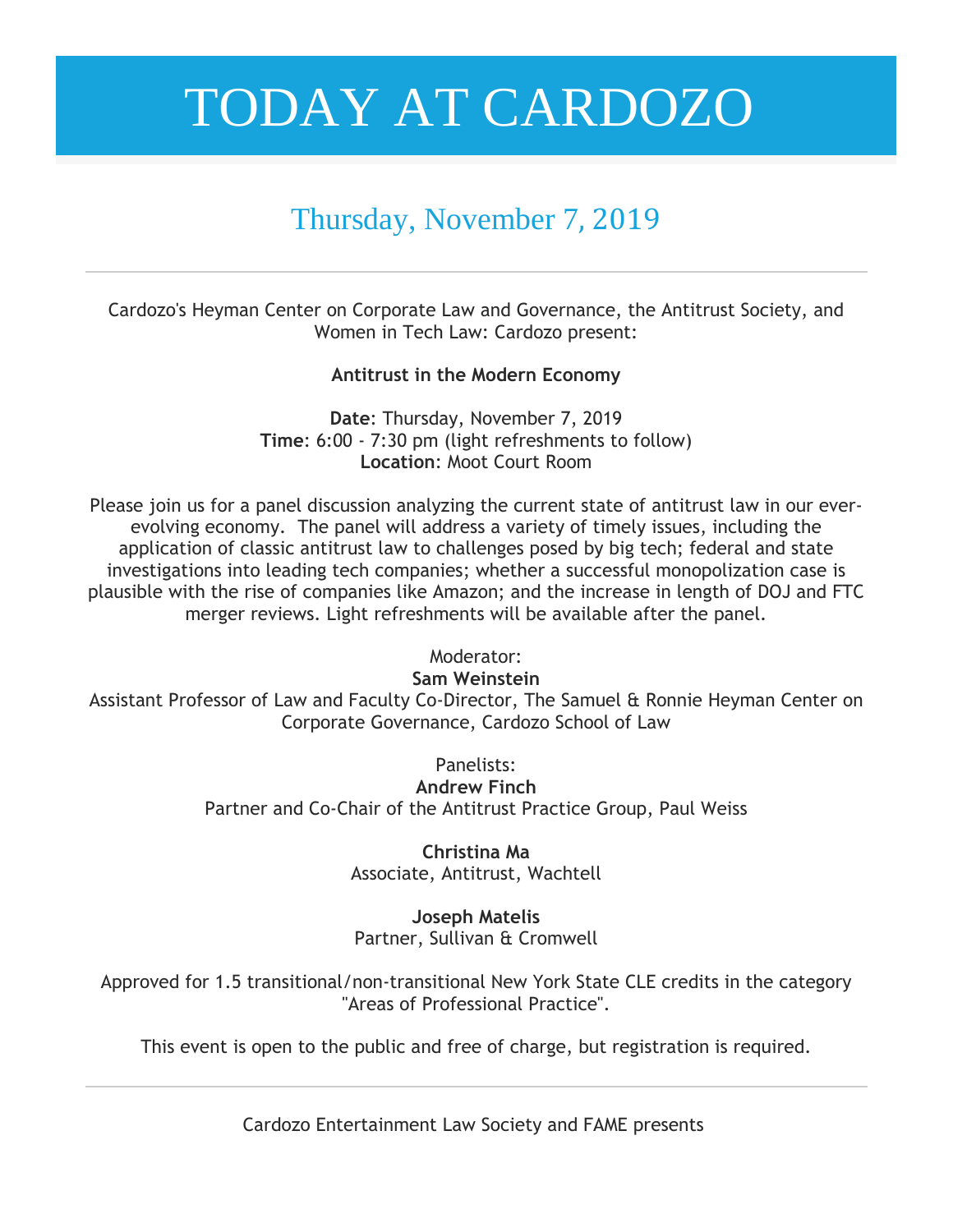#### Where Attorneys and Agents Agree **Thursday, November 7th, 2019 Dean's Conference Room 1008 6PM**

Join us for a discussion on the legal landscape and working relationships of today's talent industry. Featured panelists include:

- Jamie Stockton, Business Affairs Executive at Creative Arts Agency
- Christian Palmieri, Vice President, Intellectual Property Counsel, and Business Affairs at A+E Networks
	- Stephanie Adwar, Entertainment Attorney and Founder of Furgang & Adwar, LLP.

Refreshments and bites to be served. RSVP by Monday, November 4, 2019.

## Upcoming Events and Announcements

The Art Law Society wants to remind everyone that Art Lay Day is Friday, November 8th!

Art Law Day is an annual event organized by the Appraiser's Association, that features panels on current events with speakers that are leaders in their field. The conference is attended by over 250+ professionals and is an amazing networking opportunity.

> When: November 8th, 9:00 a.m. to 4:30 p.m. Where: Moot Court Room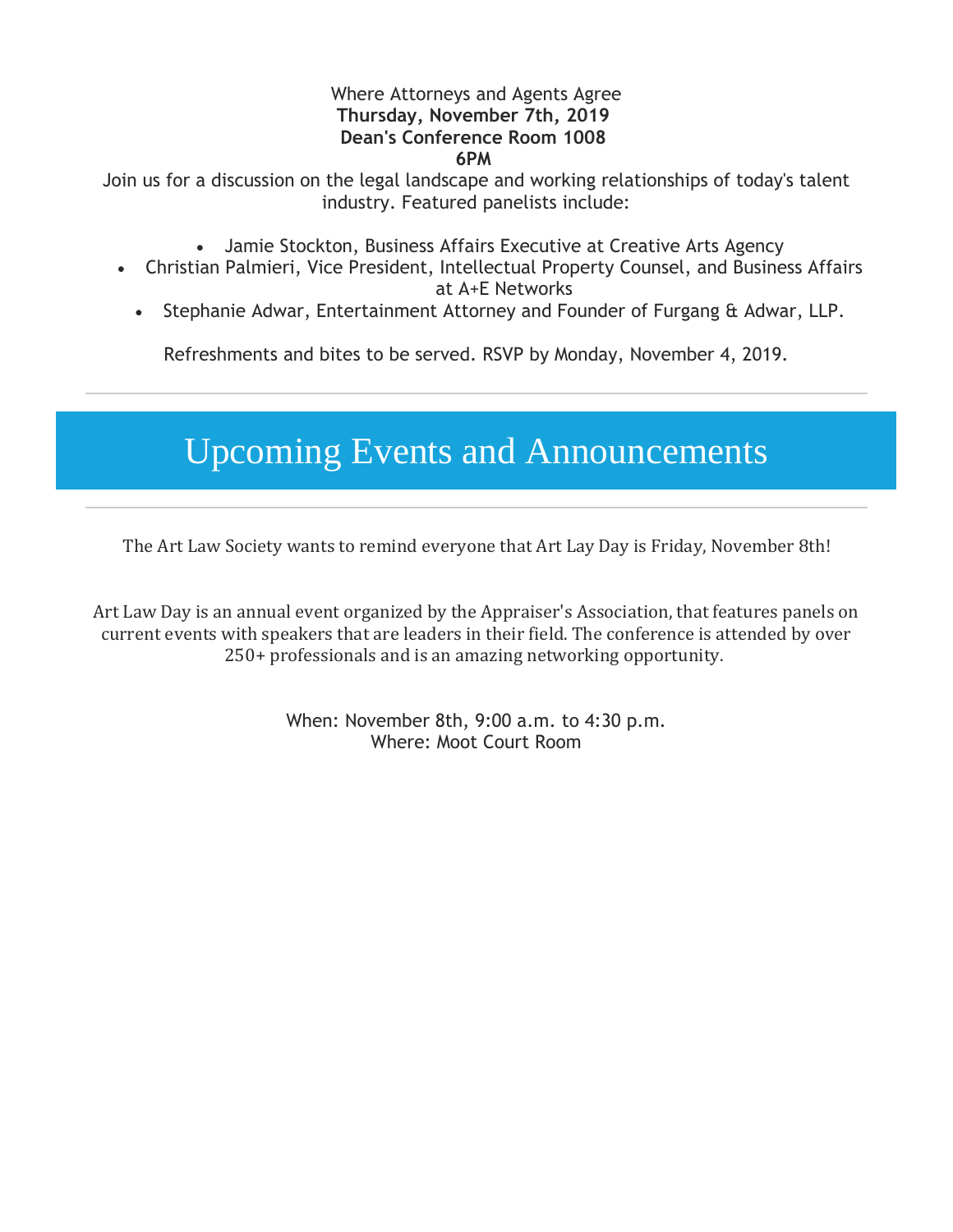## Friday, November 8, 2019

The Library will be closing today at 4:00pm. The Building closing time for today is 4:30pm.

The Art Law Society wants to remind everyone that Art Lay Day is Friday, November 8th!

Art Law Day is an annual event organized by the Appraiser's Association, that features panels on current events with speakers that are leaders in their field. The conference is attended by over 250+ professionals and is an amazing networking opportunity.

> When: November 8th, 9:00 a.m. to 4:30 p.m. Where: Moot Court Room

## Upcoming Events and Announcements

The Heyman Center on Corporate Law & Governance invites you to our annual:

**Compliance Roundtable and Networking Reception\***

**Date:** Tuesday, November 12, 2019 **Time:** 6:00 pm **Location:** Rm 512

Please join us for a roundtable event to learn more about pursuing a career in compliance! After the panel, we will have light refreshments and networking with the panelists and other alumni in compliance. The event will be moderated by Professor Mike Stone, Senior Fellow and Director of Compliance in the Heyman Center. Panelists will include:

**Professor Barry Koch**, Principal, Barry M. Koch PLLC, and Adjunct Professor of Law, Cardozo Law **John O'Connell,** Managing Director, Goldman Sachs **Adyo Sampson '09**, Executive Director, JPMorgan Chase